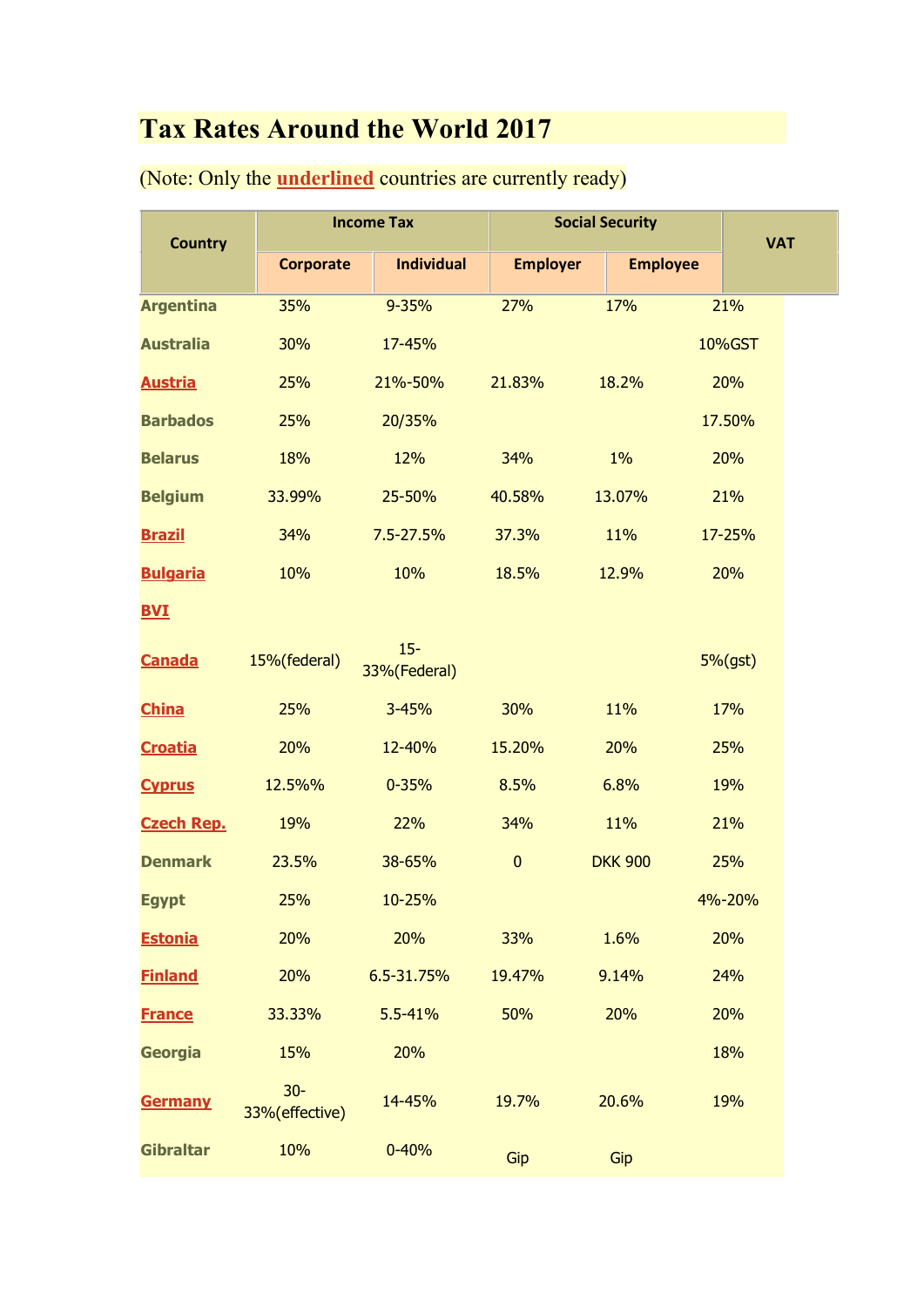|                              |         |           | 32.97/week       | 25.16/Week     |             |
|------------------------------|---------|-----------|------------------|----------------|-------------|
| <b>Greece</b>                | 26%     | $0 - 42%$ | 28%              | 16.5%          | 24%         |
| <b>Hong kong</b>             | 16.50%  | $2 - 17%$ | 5%               | 5%             |             |
| <b>Hungary</b>               | 9%      | 16%       | 28.5%            | 18.5%          | 27%         |
| <b>India</b>                 | 30-40%  | 10-30%    | 12%              | 12%            | 5%-15%      |
| <b>Indonesia</b>             | 25%     | 5-30%     | 3.7%             | 2%             | 10%         |
| <b>Ireland</b>               | 12.50%  | 20-41%    | 10.75%           | 4%             | 23%         |
| <b>Israel</b>                | 24%     | 10-50%    | 7.25%            | 12%            | 17%         |
| <b>Italy</b>                 | 24%     | 23%-43%   | 30%              | 10%            | 22%         |
| <b>Japan</b>                 | 25.50%  | 5-50%     | 15.448%          | 14.643%        | 8%(consump) |
| Latvia                       | 15%     | 23%       | 23.59%           | 10.50%         | 21%         |
| <b>Libya</b>                 | 20%     | 15%       | 11.25%           | 3.75%          |             |
| <b>Lithuania</b>             | 15%     | 15%/20%   | 32.6%            | 9%             | 21%         |
| <b>Luxemburg</b>             | 21%     | $0 - 40%$ | 14.69%           | 13.45%         | 17%         |
| <b>Malta</b>                 | 35%     | 15-35%    | 10%              | 10%            | 18%         |
| <b>Mexico</b>                | 30%     | $0 - 30%$ | 7%               | 2%             | 16%         |
| <b>Moldova</b>               | 12%     | 7%/18%    | 26.5%            | 9.5%           | 20%         |
| <b>Monaco</b>                | 30%     | 0%        |                  |                | 19.60%      |
| <b>Morocco</b>               | 30%     | 0-41.5%   |                  |                | 20%         |
| <b>Montenegro</b>            | 9%      | 9%/15%    | 10.3%            | 24%            | 19%         |
| <b>Netherlands</b>           | 20-25%  | 5.85%-52% |                  |                | 21%         |
| <b>New</b><br><b>Zealand</b> | 28%     | $0 - 39%$ |                  |                | 15%gst      |
| <b>Norway</b>                | 24%     | 28-49%    | 14.1%            | 7.8%           | 25%         |
| <b>Pakistan</b>              | 35%     | $0 - 25%$ |                  |                | 17%         |
| <b>Panama</b>                | 25%     | 15-25%    | 12%              | 9%             | 7%          |
| <b>Philippines</b>           | 30%     | 5-32%     | <b>PHP 1,090</b> | <b>PHP 500</b> | 12%         |
| <b>Poland</b>                | 15%/19% | 18%/32%   | 22.14%           | 13.7%          | 23%         |